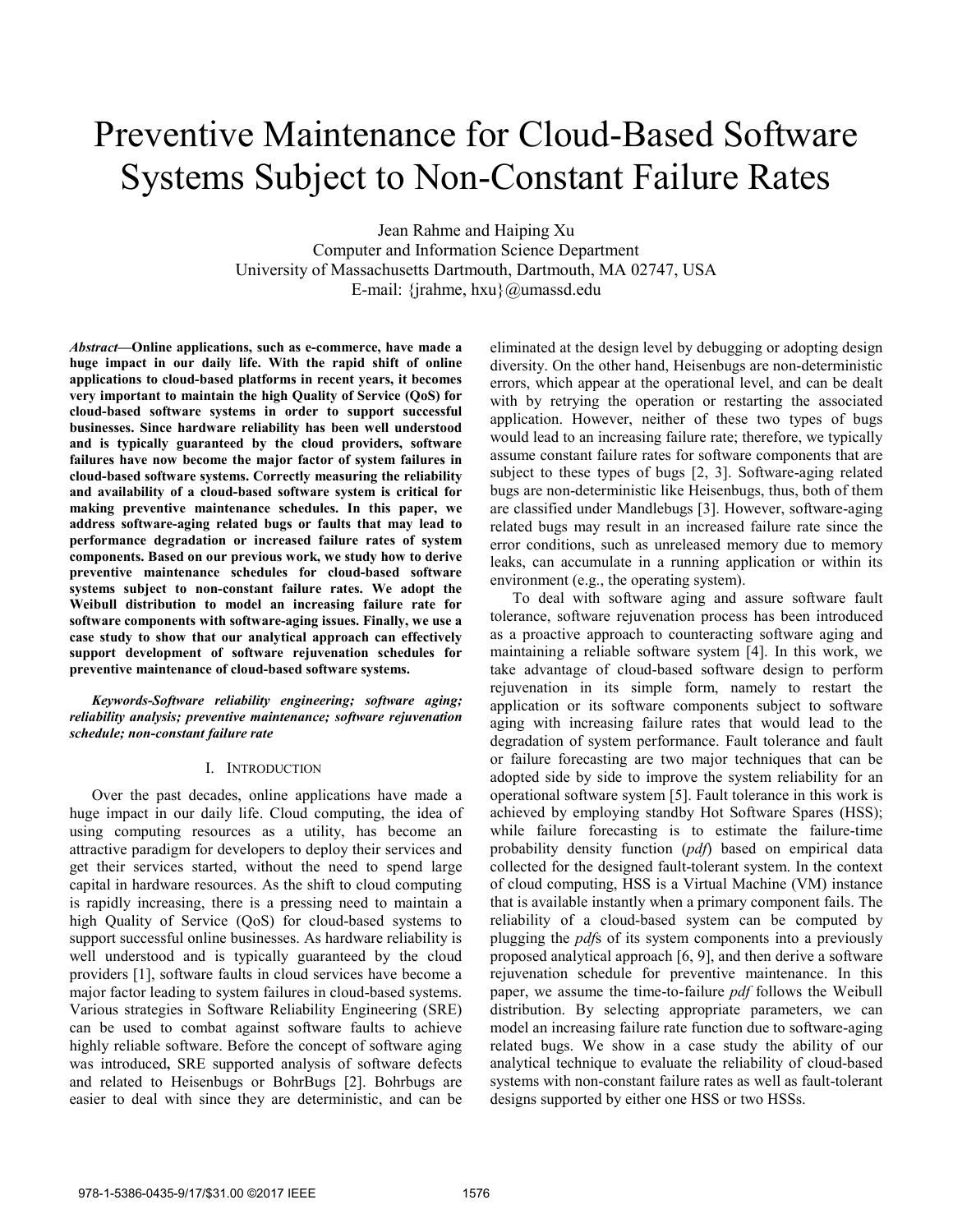#### II. RELIABILITY MODELING AND ANALYSIS

Dynamic Fault Tree (DFT) has modeling capabilities for dynamic features of a computer-based system, such as spare components, functional dependency, and failure sequence dependency. In this paper, we adopt an extended DFT for modeling software spare components in cloud-based software systems [6]. The approach supports a two-phased software rejuvenation process, where Phase 1 is a pre-rejuvenation stage, and in Phase 2, system components in low performance are replaced by newly deployed ones. In particular, a Software SPare (SSP) gate is used to model the fault-tolerant aspect of a system design that employs one or multiple HSSs. It is important to mention that a DFT can be decomposed into independent sub-modules (sub-trees), so their reliabilities can be calculated independently, and then joined to derive the reliability of the whole system [7]. In the following two subsections, we show the modeling and analysis approach for spare components with either 1-HSS or 2-HSSs that follow the Weibull distribution to simulate their non-constant failure rates. A 2-parameter Weibull distribution has the following two parameters: the shape parameter "*p*" and the scale parameter "λ" [8], as given in Eq. (1) for its *pdf*:

$$
f(t) = p\lambda^p t^{(p-1)} e^{-(\lambda t)^p}
$$
 (1)

The reliability function  $R(t)$  based on  $f(t)$  can be derived as in Eq. (2). Consequently, we can derive the failure rate function  $h(t)$  as in Eq. (3).

$$
R(t) = \int_{t}^{\infty} f(t)dt = e^{-(\lambda t)^{p}}
$$
 (2)

$$
h(t) = \frac{f(t)}{R(t)} = p\lambda^p t^{(p-1)}
$$
 (3)

Note that in a special case, when  $p = 1$ ,  $h(t) = \lambda$ . This means the probability density function  $f(t)$  becomes an exponential distribution, where *λ* is a constant failure rate.

# *A. An SSP Gate for Cloud-Based Systems with 1-HSS*

Following the same model construct defined in previous work [9], a SSP gate with one primary component *P* and one HSS component *H* is illustrated in Fig. 1. A SSP gate fails when *P* and all other alternate spares (the only spare part in Fig. 1 is *H*) fail. When *P* fails, *H* takes over *P*'s workload, and then behaves as  $H^*$  with  $\lambda_{H^*} \geq \lambda_H$ . This is due to the softwareaging phenomenon when an HSS takes a full workload after it replaces the primary one. Based on Fig. 1, we now consider two disjoint paths that lead to the failure of the SSP gate, which are *P* fails before *H* (called path event  $p_1$ ) and *H* fails before  $P$  (called path event  $p_2$ ).



Fig. 1. An SSP gate with a primary component and a HSS

Path 1: *P* fails before *H* fails, denoted as  $P \prec H$ . Let  $\tau_1$  and *τ*2 be the failure times of *P* and *H*, respectively. In this case, it is impossible for *H* to fail during  $(0, \tau_1]$ . Hence, the probability of *P* failing before *H* fails, i.e., Pr(*p*1), can be calculated using double integrations as in Eq. (4).

$$
Pr(p_1) = \int_{0}^{t} \int_{\tau_{H_1}}^{(t-\tau_1 + \tau_{H_1})} f_P(\tau_1) \cdot f_{H^*}(\tau_2) d\tau_2 d\tau_1
$$
\n
$$
= \int_{0}^{t} \int_{\tau_{H_1}}^{(t-\tau_1 + \tau_{H_1})} p^2 \lambda_P^p \lambda_{H^*}^p (\tau_1^{(p-1)} \tau_2^{(p-1)}) (\lambda_P e^{-(\lambda_P \tau_1)^p}) (\lambda_{H^*} e^{-(\lambda_{H^*} \tau_2)^p}) d\tau_2 d\tau_1
$$
\nwhere  $\tau_{H_1}^* = \left[ (h_H(\tau_2)) / (h_{H^*}(\tau_2)) \right] \tau_1 = (\lambda_H / \lambda_{H^*})^p \tau_1$ .

Path 2: *H* fails before *P* fails, denoted as  $H \prec P$ . In this case, it is impossible for *P* to fail during  $(0, \tau_2]$ , where  $\tau_2$  is the failure time of *H*. Hence the probability of *H* failing before *P* fails, i.e.,  $Pr(p_2)$ , can be calculated as in Eq. (5).

$$
Pr(p_2) = \int_0^t \int_{\tau_2}^t p^2 \lambda_p^p \lambda_H^p (\tau_1^{(p-1)} \tau_2^{(p-1)}) (\lambda_H e^{-(\lambda_H \tau_2)^p}) (\lambda_p e^{-(\lambda_p \tau_1)^p}) d\tau_1 d\tau_2
$$
 (5)

The reliability function  $R(t)$  for a SSP gate with 1-HSS is given in a general form as  $R(t) = 1 - U(t)$ , where  $U(t)$  is given as in Eq. (6). Refer to the detailed derivation of Eq. (6) in previous work [9].

$$
U(t) = \Pr(p_1) + \Pr(p_2)
$$
 (6)

#### *B. An SSP Gate for Cloud-Based Systems with 2-HSSs*

Figure 2 shows a SSP gate with one primary component *P* and two HSS components  $H_1$  and  $H_2$ . Similar to the previous case with a single HSS, *P* is initially powered on. When *P* fails, it is replaced by one of the HSSs depending on their enumeration order. An SSP gate fails when the primary component and all the alternate inputs fail. When  $H_1$  takes the lead to replace *P*, it becomes  $H_1^*$ , with  $\lambda_{H_1^*} \geq \lambda_{H_1}$ , due to the software aging phenomenon when it takes the full workload. In this case,  $H_1^*$  serves as a primary one, and  $H_2$  serves as its hot software spare. Similarly, when  $H_1^*$  fails,  $H_2$  replaces  $H_1^*$ , and behave as  $H_2^*$ , with  $\lambda_{H_2^*} \geq \lambda_{H_2}$ .



Fig. 2. An SSP gate with a primary component and two HSSs

Let  $\tau_1$ ,  $\tau_2$  and  $\tau_3$  be the failure times of component *P*,  $H_1$  and *H*2, respectively. We now identify all the possible paths that lead to the failure of a SSP gate according to the component failure sequence. To calculate the reliability function of an SSP gate, we investigate six disjoint paths (denoted as  $p_1$  to  $p_6$ , respectively) as follows.

Path 1: The components fail in the sequence of *P*, *H*1, and *H*<sub>2</sub>, denoted as  $P \prec H_1 \prec H_2$ . In this case, it is impossible for  $H_1$ to fail during  $(0, \tau_1]$  and for  $H_2$  to fail during  $(0, \tau_2]$ . The HSS  $H_1$  takes over the workload and becomes  $H_1^*$  right after *P*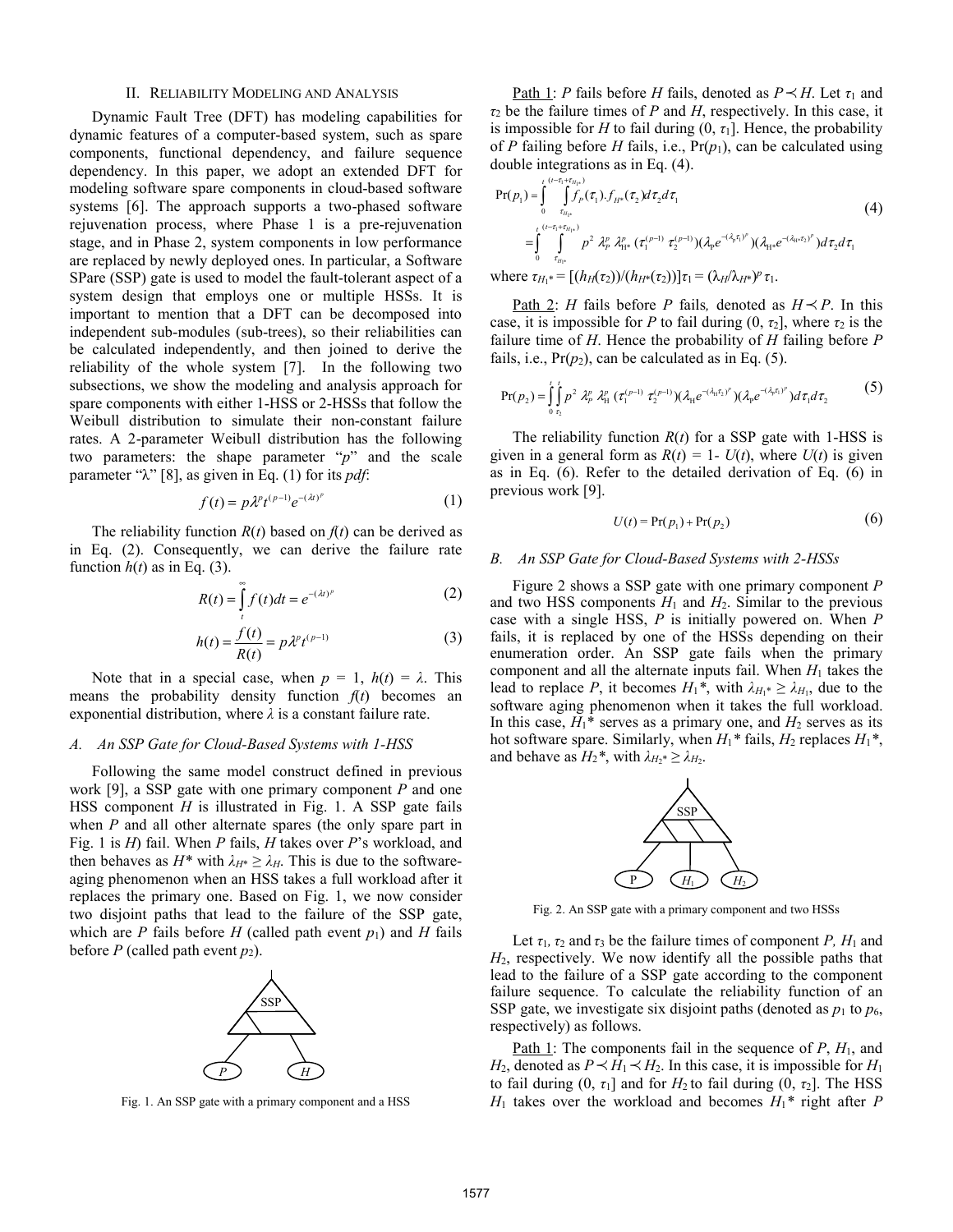fails; similarly,  $H_2$  takes over the workload and becomes  $H_2^*$ right after  $H_1^*$  fails. Hence, the probability of the path event  $P \prec H_1 \prec H_2$  = Pr(*p*<sub>1</sub>) can be calculated as in Eq. (7) with  $\tau_{H_2^*}$  $=[(h_H(\tau_2))/(h_{H^*}(\tau_2))](\tau_2+(\tau_2-\tau_{H_1^*}))$ , which is a generalized form of the equation  $\tau_{H_2^*} = (\frac{\lambda_{H_2}}{\lambda_{H_2^*}})^p (\tau_2 + (\tau_1 - \tau_{H_1^*}))$  $\tau_{H_2^*} = \left(\frac{\lambda_{H_2}}{\lambda_{H_2^*}}\right)^p \left(\tau_2 + \left(\tau_1 - \tau_{H_1^*}\right)\right)$  for time shifting derived in previous work [6, 9].

$$
Pr(p_{1}) = \int_{0}^{t} \int_{\tau_{H_{1}+}}^{(t-\tau_{1}+\tau_{H_{1}+})(t-\tau_{2}+\tau_{1}-\tau_{H_{1}+}+\tau_{H_{2}+})} \int_{\tau_{H_{2}+}}^{f_{P}(\tau_{1})} f_{H_{1}^{*}}(\tau_{2}) f_{H_{2}^{*}}(\tau_{3}) d\tau_{3} d\tau_{2} d\tau_{1}
$$
\n
$$
= \int_{0}^{t} \int_{\tau_{H_{1}+}}^{(t-\tau_{1}+\tau_{H_{1}+})(t-\tau_{2}+\tau_{1}-\tau_{H_{1}+}+\tau_{H_{2}+})} \int_{\tau_{H_{2}+}}^{f_{P}(\tau_{1})} \int_{\tau_{H_{2}+}}^{p} \lambda_{H_{1}^{*}}^{p} \lambda_{H_{1}^{*}}^{p} (\tau_{1}^{(p-1)}\tau_{2}^{(p-1)}\tau_{3}^{(p-1)})
$$
\n
$$
= (\lambda_{p}e^{-(\lambda_{p}\tau_{1})^{p}})(\lambda_{H_{1}^{*}}e^{-(\lambda_{H_{1}+}\tau_{2})^{p}})(\lambda_{H_{2}^{*}}e^{-(\lambda_{H_{2}+}\tau_{3})^{p}}) d\tau_{3} d\tau_{2} d\tau_{1}
$$
\n(7)

Path 2: The components fail in the sequence of *P*, *H*2, and *H*<sub>1</sub>, denoted as  $P \prec H_2 \prec H_1$ . Similar to previous work [9], the integration of  $H_1^*$  requires to shift the integration limit from  $\tau_{H_1^*}$  to  $\tau_{H_1^*}$ +( $\tau_{3-}\tau_1$ ), which leads to Eq. (8).

$$
Pr(p_2) = \int_{0}^{t} \int_{\tau_1}^{t - (\tau_1 - \tau_{H_1})} \int_{P}^{3} \lambda_P^p \lambda_{H_1}^p \lambda_{H_2}^p (\tau_1^{(p-1)} \tau_2^{(p-1)} \tau_3^{(p-1)})
$$
\n
$$
(\lambda_P e^{-(\lambda_P \tau_1)^p}) (\lambda_{H_1} e^{-(\lambda_{H_1} \tau_2)^p}) (\lambda_{H_2} e^{-(\lambda_{H_2} \tau_3)^p}) d\tau_2 d\tau_3 d\tau_1
$$
\n(8)

Path 3: The components fail in the sequence of *H*2, *P*, and *H*<sub>1</sub>, denoted as  $H_2 \prec P \prec H_1$ . Note that this case is a simple one similar to Eq. (4). The probability that the SSP gate fails can be calculated as in Eq. (9).

$$
Pr(p_3) = \int_0^t \int_0^{r_1} \int_0^{r_2} \int_{r_3}^{r_4} \int_{r_4}^{p} \int_{r_4}^{p} \int_{r_4}^{p} \int_{r_3}^{p} \left( \tau_1^{(p-1)} \tau_2^{(p-1)} \tau_3^{(p-1)} \right)
$$
\n
$$
= \int_0^{r_1} \frac{\int_0^{r_4} \int_{r_4}^{r_4} \int_{r_4}^{r_4} \int_{r_4}^{r_4} \int_{r_4}^{r_4} \int_{r_4}^{r_4} \int_{r_4}^{r_4} \int_{r_4}^{r_4} \int_{r_4}^{r_4} \int_{r_4}^{r_4} \int_{r_4}^{r_4} \int_{r_4}^{r_4} \int_{r_4}^{r_4} \int_{r_4}^{r_4} \int_{r_4}^{r_4} \int_{r_4}^{r_4} \int_{r_4}^{r_4} \int_{r_4}^{r_4} \int_{r_4}^{r_4} \int_{r_4}^{r_4} \int_{r_4}^{r_4} \int_{r_4}^{r_4} \int_{r_4}^{r_4} \int_{r_4}^{r_4} \int_{r_4}^{r_4} \int_{r_4}^{r_4} \int_{r_4}^{r_4} \int_{r_4}^{r_4} \int_{r_4}^{r_4} \int_{r_4}^{r_4} \int_{r_4}^{r_4} \int_{r_4}^{r_4} \int_{r_4}^{r_4} \int_{r_4}^{r_4} \int_{r_4}^{r_4} \int_{r_4}^{r_4} \int_{r_4}^{r_4} \int_{r_4}^{r_4} \int_{r_4}^{r_4} \int_{r_4}^{r_4} \int_{r_4}^{r_4} \int_{r_4}^{r_4} \int_{r_4}^{r_4} \int_{r_4}^{r_4} \int_{r_4}^{r_4} \int_{r_4}^{r_4} \int_{r_4}^{r_4} \int_{r_4}^{r_4} \int_{r_4}^{r_4} \int_{r_4}^{r_4} \int_{r_4}^{r_4} \int_{r_4}^{r_4
$$

Path 4: The components fail in the sequence of *H*1, *H*2, and *P*, denoted as  $H_1 \prec H_2 \prec P$ . In this case, it is impossible for *P* to fail during  $(0, \tau_3]$ . The probability that the SSP gate fails during (0, *t*] can be calculated as in Eq. (10).

$$
Pr(p_4) = \int_0^t \int_0^t \int_p^3 P^3 \lambda_p^p \lambda_{H_1}^p \lambda_{H_2}^p (\tau_1^{(p-1)} \tau_2^{(p-1)} \tau_3^{(p-1)})
$$
\n
$$
(\lambda_p e^{-\lambda_p \tau_1}) (\lambda_{H_1} e^{-\lambda_{H_1} \tau_2}) (\lambda_{H_2} e^{-\lambda_{H_2} \tau_3}) d\tau_2 d\tau_3 d\tau_1
$$
\n(10)

Path 5: The components fail in the sequence of *H*1, *P*, and *H*<sub>2</sub>, denoted as  $H_1 \prec P \prec H_2$ . Similar to Path  $p_3$ , this is where  $H_1$  fails first as a spare, then *P* fails before  $H_2$  fails. In this case, the probability that the SSP gate fails can be calculated as in Eq. (11), where  $\tau_{H_2^*}$  can be calculated in a similar way to the calculation of  $\tau_{H_1^*}$  as in Eq. (4).

$$
Pr(p_{s}) = \int_{0}^{t} \int_{\tau_{2}}^{t - (r_{2} - r_{B_{2}s})} \int_{\tau_{3}}^{p} \lambda_{p}^{p} \lambda_{H_{1}}^{p} \lambda_{H_{2}}^{p}(\tau_{1}^{(p-1)} \tau_{2}^{(p-1)} \tau_{3}^{(p-1)})
$$
\n
$$
(\lambda_{p} e^{-\lambda_{p} \tau_{1}}) (\lambda_{H_{1}} e^{-\lambda_{H_{1}} \tau_{2}}) (\lambda_{H_{2}} e^{-\lambda_{H_{2}} \tau_{3}}) d\tau_{3} d\tau_{1} d\tau_{2}
$$
\n(11)

Path 6: The components fail in the sequence of *H*2, *H*1, and *P*, denoted as  $H_2 \prec H_1 \prec P$ . In this case, the probability that the SSP gate fails during (0, *t*] can be calculated as in Eq. (12).

$$
Pr(p_6) = \int_0^l \int_0^l \int_p^1 p^3 \ \mathcal{X}_p^p \ \mathcal{X}_{H_1}^p \ \mathcal{X}_{H_2}^p (\tau_1^{(p-1)} \ \tau_2^{(p-1)} \ \tau_3^{(p-1)})
$$
\n
$$
(\mathcal{X}_{p} e^{-\lambda_p \ \tau_1}) (\mathcal{X}_{H_1} e^{-\lambda_{H_1} \ \tau_2}) (\mathcal{X}_{H_2} e^{-\lambda_{H_2} \ \tau_3}) d\tau_1 d\tau_2 d\tau_3
$$
\n(12)

The reliability function for a SSP gate with 2-HSSs is given in a general form as  $R(t) = 1-U(t)$ , where  $U(t)$  is given as in Eq. (13).

$$
U(t) = Pr(p_1) + Pr(p_2) + Pr(p_3) + Pr(p_4) + Pr(p_5) + Pr(p_6)
$$
 (13)

It is worth noting that there are major differences between Eqs. (7-12) and the equations derived in previous work [9]. In Eqs. (7-12), the probabilities are calculated based on nonconstant failure rates for the software components; while in previous work [9], the derived equations only work for constant failure rates. Though Eqs. (7-12) cannot be directly verified using Continuous Time Markov Chain (CTMC) due to the non-constant failure rates, they have been proved correct in reference [9] for the special case when the shape parameter  $p = 1$ , i.e., when the failure rates are constant values.

### III. CASE STUDY

In this section, we show how to model and analyze the reliability of a cloud-based software system with 1-HSS and 2- HSSs, where all software components have the Weibull timeto-failure distribution with increasing failure rates due to software aging. The software system is modeled using an extended DFT for software sparing [6, 9], and the reliability analysis is conducted as described in Sections II.A and II.B. Our goal is to derive feasible software rejuvenation schedules based on reliability quantitative analysis.

Figure 3 shows the extended DFT model of two cloudbased systems during the pre-rejuvenation stage, i.e., Phase 1. The model on the top contains a single HSS that is ready to replace the primary one when it fails; while the model at the bottom contains 2-HSSs to make the system more reliable and fault-tolerant. The cloud-based system being modeled consists of an application server *PA* and a database server *PB*. In the 1- HSS case, *HA* is set up for *PA*, and *HB* is set up for *PB* to assure high reliability*.* Similarly, in the 2-HSS case, two HSSs are deployed for each primary server. We assume the reliability threshold to be 0.99 as a minimum constraint for system reliability. In the case study, we define the following scale parameters:  $\lambda_{PA}$  = 0.004/day,  $\lambda_{HA_1}$  =  $\lambda_{HA_2}$  = 0.0025/day,  $\lambda_{PB}$ = 0.005/day,  $\lambda_{HB_1} = \lambda_{HB_2} = 0.003$ /day. For comparison purposes, we set them the same values as the constant failure rates of exponential distribution used in our previous work [9]

The failure rate of an HSS increases after switching to the primary-component mode when the primary one fails. Hence,  $h_{PA}(\tau_1) = h_{HA_1*}(\tau_2) = h_{HA_2*}(\tau_3)$  and  $h_{PB}(\tau_1) = h_{HB_1*}(\tau_2) =$  $h_{HB,*}(\tau_3)$ . In summary, the following Weibull parameter values are used for reliability analysis in the case study: application server (shape  $p = 1.2$ ; scale  $\lambda_{PA} = \lambda_{HA_1} = \lambda_{HA_2} = 0.004$ , and  $\lambda_{HA_1}$  $= \lambda_{H A2} = 0.0025$ ; and database servers (shape  $p = 1.1$ ; scale  $\lambda_{PB}$  $= \lambda_{HB_1} = \lambda_{HB_2} = 0.005$ , and  $\lambda_{HA_1} = \lambda_{HA_2} = 0.003$ ).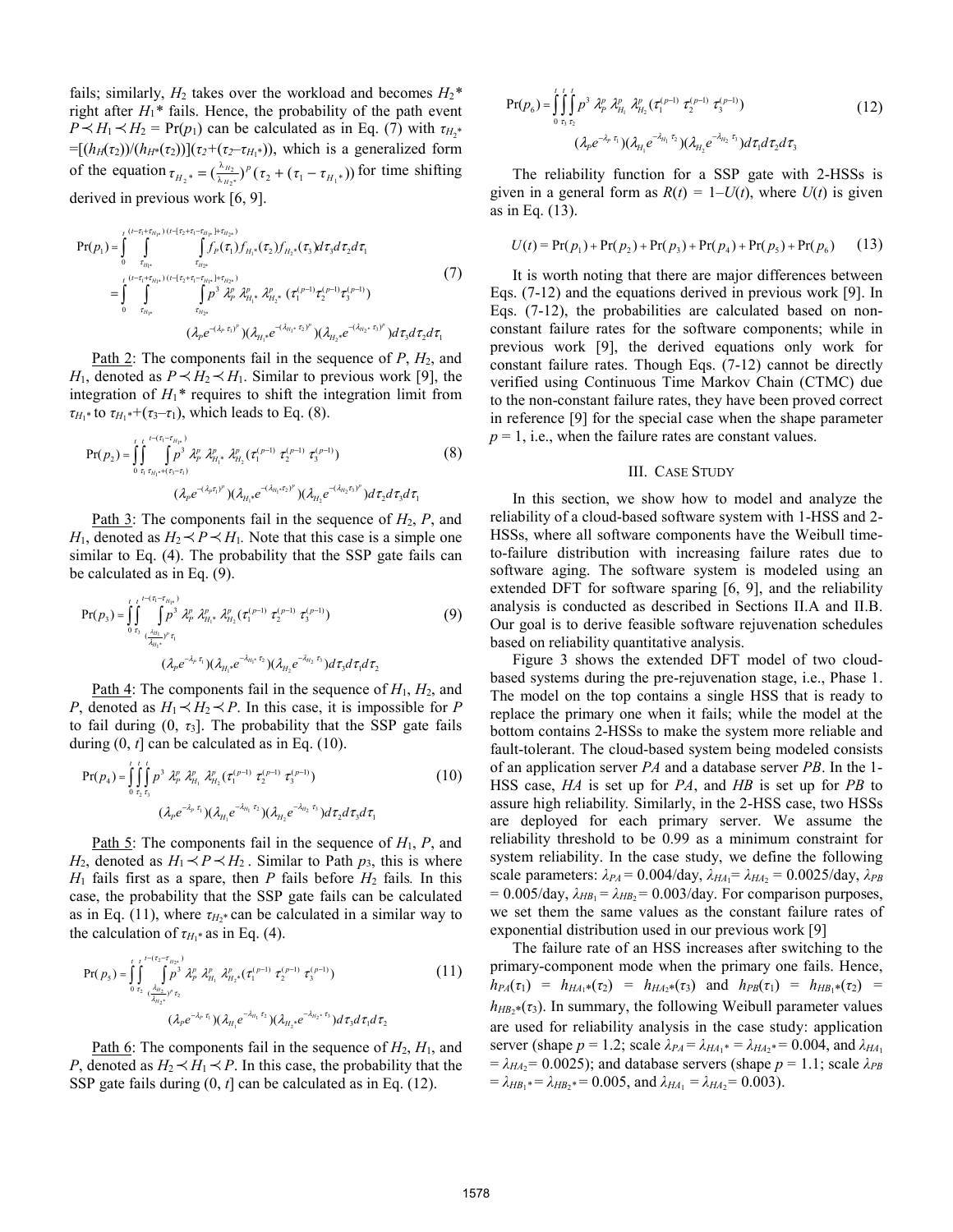

Fig. 3. DFT model with 1-HSS vs. 2-HSSs (Phase1) (adapted from [9])

Note that the rejuevantion process also involves Cold Software Spare (CSS) components, which are images of VM instances that can be easily deployed. Since a CSS is simply a cloud image that is not running, its failure rate equals 0. As such, a CSS does not appear in the DFT model because it does not affect the system reliability. We consider a CSS only when it is activated and deployed as a primary one or an HSS.

From Fig. 3, we can see that the system fails when either the application server or the database server fails. We use the sum of disjoint product method to derive the reliability function for an OR-gate, which can be applied to both of the two DFT models, as in Eq. (14).

$$
R(t) = 1 - U_{OR}(t) = 1 - (U_{S1}(t) + (1 - U_{S1}(t)) * U_{S2}(t))
$$
 (14)

In Eq. (14), the unreliability functions  $U_{S1}(t)$  and  $U_{S2}(t)$  can be derived using Eq. (6) and Eq. (13) for the 1-HSS and 2- HSSs cases, respectively. Both system-specific (Scenario 1) and component-specific (Scenario 2) rejuvenation approaches are addressed in the case study. As defined in reference [6], a system-specific rejuvenation schedule restarts the whole system when the system reliability reaches a safety threshold. On the other hand, a component-specific rejuvenation schedule only refreshes the most critical component when the system reliability is below the safety threshold.



Fig. 4. DFT model with 2-HSSs - Phase 2 (Scenario1) (adapted from [9])

Figure 4 represents the DFT model of the cloud-based system with 2-HSSs in Phase 2 based on Scenario 1. Similar to the reliability analysis for Phase 1, we can analyze the DFT model for Phase 2 (Scenario1) by decomposing it into subtrees. Thus, the unreliability functions of the subtrees  $U_{S1}(t)$ ,  $U_{S1}(t)$ ,  $U_{S2}(t)$  and  $U_{S2}(t)$  can be computed using Eq. (6) for 1-HSS and Eq. (13) for 2-HSSs. As for  $U_{S3}(t)$  and  $U_{S4}(t)$ , since they are AND-gates, their unreliability can be calculated using the sum of disjoint product method as shown in Eqs. (15-16). Finally, the reliability of the whole system can be derived as in Eq. (14), similar to the case of Phase 1.

$$
U_{s3}(t) = U_{s1}(t) * U_{s1}(t)
$$
\n(15)

$$
U_{S4}(t) = U_{S2}(t) * U_{S2}(t)
$$
\n(16)

Once we have derived the reliability function for Scenario 1 in Phase 2, we can use the same approach to deal with Scenario 2 in Phase 2. The DFT model for Scenario 2 in Phase 2 is illustrated in Fig. 5, in which the application server is rejuvenated. Note that when the database server is rejuvenated, the DFT model can be derived in a similar way.



Fig. 5. DFT model with 2-HSSs - Phase 2 (Scenario2) (adapted from [9])

In Fig. 5, the subtrees  $U_{S1}(t)$ ,  $U_{S1}(t)$ ,  $U_{S2}(t)$  and  $U_{S3}(t)$  can be calculated as we did for Scenario 1 in Phase 2. In other words, we can calculate  $U_{S1}(t)$ ,  $U_{S1}(t)$  and  $U_{S2}(t)$  according to Eq. (6) and Eq. (13) for the cases of 1-HSS and 2-HSSs, respectively. As node S3 represents the output of an ANDgate,  $U_{S3}(t)$  is derived using the sum of disjoint product method for an AND-gate as in Eq. (15). Finally, the reliability function of the whole system is defined as in Eq. (14).

Different from previous work [9], all software components defined in the DFT models are subject to non-constant failure rates as their time-to-failure follows the Weibull distribution. The next step is to show the analysis results and visualize the differences and the impacts of employing 2-HSSs vs. 1-HSS on rejuvenation schedules in a cloud-based system. In addition, we study the impact of using Scenario 1 vs. Scenario 2 for rejuvenation scheduling in a cloud-based system with multiple HSSs subject to the software-aging phenomenon.

Table 1 shows the reliability analysis results for the application server subsystem in both of the 1-HSS and 2-HSSs cases. It is easy to see that the 2-HSSs case is more reliable than the 1-HSS case since the system design employs two HSSs for each primary one, and thus it is more fault-tolerant.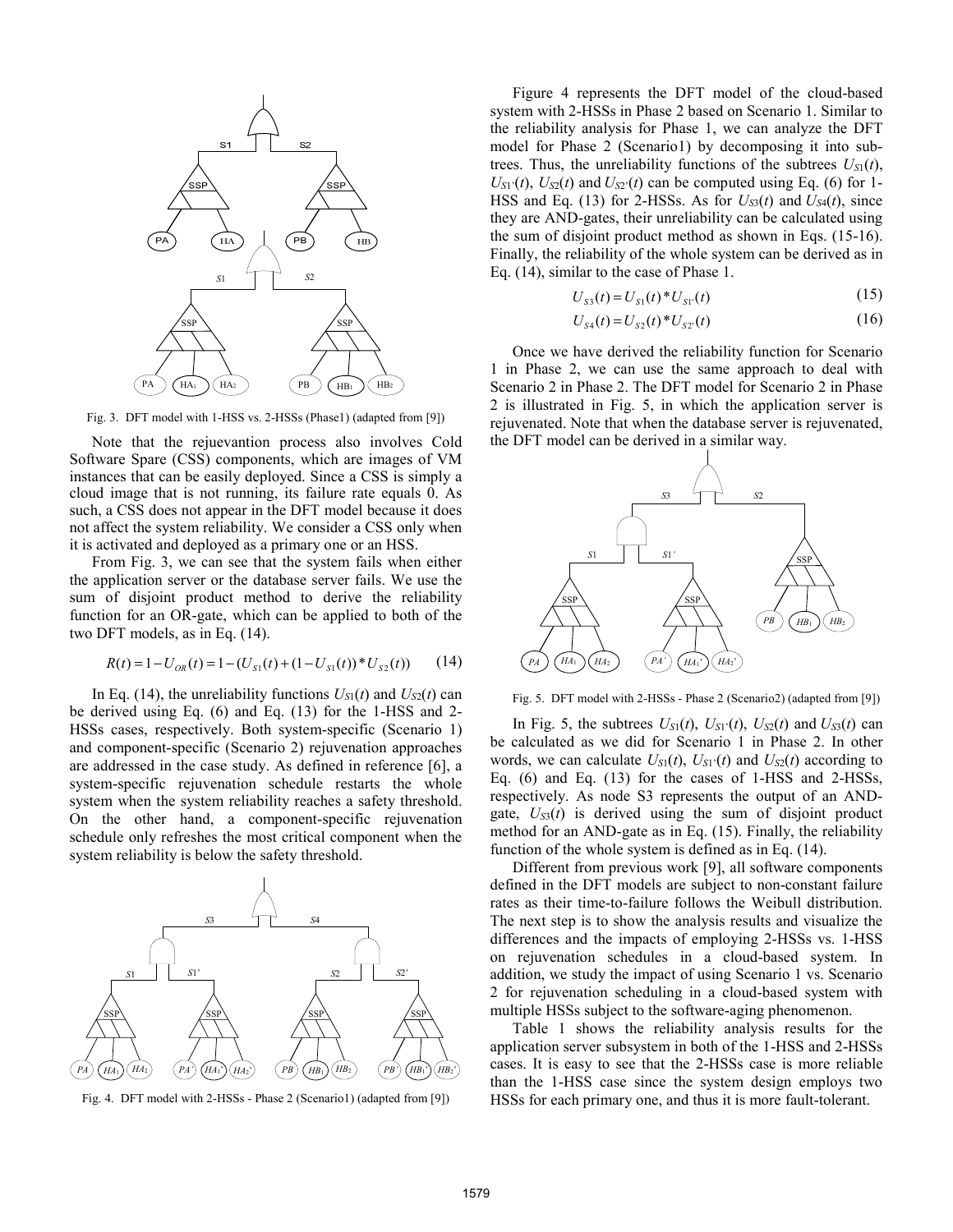#### Table 3. System reliability with rejuvenation (1-HSS Scenario 2)

| <b>Phase</b>   | Time (days)            | <b>System Reliability</b><br>1-HSS (Scenario 2) |
|----------------|------------------------|-------------------------------------------------|
|                | $\boldsymbol{0}$       |                                                 |
|                | 1                      | 0.999991986                                     |
| $\mathbf{1}$   | 5                      | 0.999708409                                     |
|                | 10                     | 0.998632551                                     |
|                | 20                     | 0.993658872                                     |
|                | 25                     | 0.99                                            |
|                | 25.003472              | 0.99742372                                      |
| 2              | 25.006944              | 0.997421                                        |
|                | 25.01389               | 0.997419                                        |
|                | 25.020833              | 0.9974178                                       |
|                | 26                     | 0.99685634                                      |
| $\mathbf{1}$   | 30                     | 0.995559949                                     |
|                | 35<br>40               | 0.993418915<br>0.99                             |
|                |                        |                                                 |
|                | 40.003472<br>40.006944 | 0.9974958<br>0.997495500                        |
| 2              | 40.01389               | 0.997495200                                     |
|                | 40.020833              | 0.9974948                                       |
|                | 41                     | 0.997120047                                     |
| 1              | 45                     | 0.994606441                                     |
|                | 52                     | 0.99                                            |
|                | 52.003472              | 0.99949305                                      |
|                | 52.006944              | 0.999493030                                     |
| 2              | 52.01389               | 0.999493000                                     |
|                | 52.020833              | 0.999492970                                     |
|                | 55                     | 0.999065                                        |
| $\mathbf{1}$   | 60                     | 0.997667                                        |
|                | 70                     | 0.9919284                                       |
|                | 72                     | 0.99                                            |
| 2              | 72.003472              | 0.995344                                        |
|                | 72.006944              | 0.995343                                        |
|                | 72.01389               | 0.995341                                        |
|                | 72.020833              | 0.995339                                        |
| $\mathbf{1}$   | 75                     | 0.999065                                        |
|                | 80                     | 0.99                                            |
|                | 80.003472              | 0.999806827                                     |
| $\overline{2}$ | 80.006944              | 0.999806825                                     |
|                | 80.01389               | 0.99980623                                      |
|                | 80.020833              | 0.999806821                                     |
|                | 81                     | 0.998490189                                     |
| $\mathbf{1}$   | 85                     | 0.997335279                                     |
|                | 95                     | 0.995147035                                     |
|                | 101                    | 0.99                                            |
|                | 101.003472             | 0.995954210                                     |
| $\overline{c}$ | 101.006944             | 0.995954207                                     |
|                | 101.01389              | 0.995954205                                     |
|                | 101.020833<br>102      | 0.995954203<br>0.9956159                        |
|                |                        |                                                 |
| $\mathbf{1}$   | 105<br>110             | 0.99446611<br>0.991807548                       |
|                | 112                    | 0.99                                            |
|                | 112.003472             | 0.99872147                                      |
| $\mathbf{2}$   | 112.006944             | 0.99872146                                      |
|                | 112.01389              | 0.99872144                                      |
|                | 112.020833             | 0.99872142                                      |
| $\mathbf{1}$   | 115                    | 0.9956159                                       |
|                | 120                    | 0.99446611                                      |
|                | 125                    | 0.991894655                                     |
|                |                        |                                                 |

Table 1. Application sever reliability with 1-HSS and 2-HSSs

| Time (days) | 1-HSS App. Server $R(t)$ | 2-HSS App. Server R(t) |
|-------------|--------------------------|------------------------|
| $\Omega$    |                          |                        |
| 1           | 0.999998667              | 0.99999999879          |
| 5           | 0.999771280              | 0.999999605            |
| 10          | 0.998960870              | 0.999995272            |
| 20          | 0.998303980              | 0.999944405            |
| 30          | 0.995622592              | 0.999768668            |
| 60          | 0.978742690              | 0.997495766            |
| 90          | 0.948655000              | 0.990481970            |
| 120         | 0.906980000              | 0.976492615            |
| 180         | 0.798764000              | 0.923257827            |
| 240         | 0.673967900              | 0.837729710            |
| 300         | 0.548546400              | 0.729271367            |
| 365         | 0.423781190              | 0.600339000            |

Similarly, Table 2 shows the reliability analysis results for the database server subsystem in both of the 1-HSS and 2- HSSs cases. Again, the 2-HSSs case is more reliable than the 1-HSS case since the system design employs two HSSs for each primary one, and thus it is more fault-tolerant.

Table 2. Database server reliability with 1-HSS and 2-HSSs

| Time (days) | 1-HSS DB Server R(t) | 2-HSSs DB Server R(t) |
|-------------|----------------------|-----------------------|
| $\theta$    | L                    |                       |
|             | 0.999993319          | 0.9999999862          |
| 5           | 0.999937115          | 0.9999972565          |
| 10          | 0.999671339          | 0.9999735858          |
| 20          | 0.995347000          | 0.9997521730          |
| 30          | 0.988965000          | 0.9991023013          |
| 60          | 0.953890079          | 0.992467550           |
| 90          | 0.898541000          | 0.975684900           |
| 120         | 0.828575990          | 0.946938900           |
| 180         | 0.665978740          | 0.856144800           |
| 240         | 0.499787000          | 0.735050867           |
| 300         | 0.349438900          | 0.603242334           |
| 365         | 0.213935800          | 0.466220270           |

Table 3 shows how the system reliability evolves in rejuvenation cycles and phases with duration of 125 days for the 1-HSS case in Scenario 2. The rows highlighted in blue in Table 3 indicate that system reliability has reached the reliability threshold, and threfore a software rejuvenation occurs as scheduled. Comparatively, we illustrate the system reliability with the 2-HSSs case in Scenario 2, as shown in Table 4, for the similar time span.

Figure 6 illustrates in details the differences between the two cases, 1-HSS vs. 2-HSSs, based on Scenario 1 for systemspecific rejuvenation. From Tables 3 and 4, we can see that the system reliability reaches the threshold after 25 days and 59 days for the 1-HSS and 2-HSSs cases, respectively. According to Scenario 1, the whole system is restarted when the threshold is reached, and the system returns to its initial state. As a result, the rejuvenization must be repeated regularly every 25 and 59 days for the 1-HSS and 2-HSSs cases, respectively. Such rejuvenization strategies are reflected in Fig. 6 as recurrent rejuvenation schedules for the two cases in Scenario 1.

On the other hand, both Tables 3 and 4 show irregular ocurrences of rejuvenation in Scenario 2. This is because in Scenario 2, we rejuvenate the component that has the lowest reliability when the system reliability reaches threshold 0.99.

Figure 7 shows the differences between the two cases, 1- HSS vs. 2-HSSs, based on Scenario 2 for component-specific rejuvenation. According to the figure, when the reliability threshold is reached, the component with the lowest reliability, e.g., the database server, is rejuvenated first.

It is worth mentioning that in Scenario 2 with 1-HSS, the database server gets rejuvenated for two consecutive times on day 80 and day 101, as shown in Table 3. We can see how this irregularity affects the reliability pattern in Fig. 7.